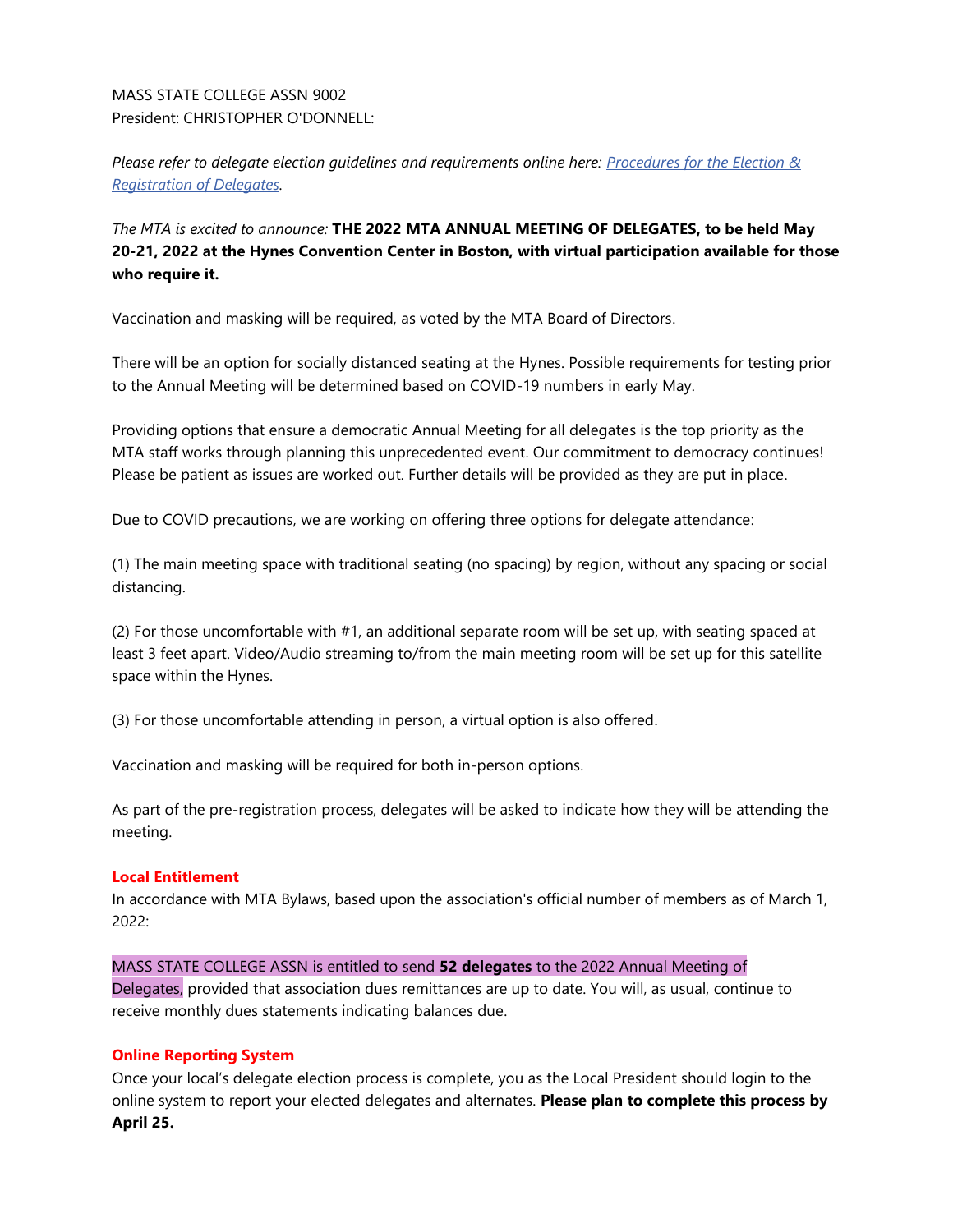## *Please save this email and the above link and log-in for future reference!*

This log-in will bring you to the registration page customized for your Local. You will view a list of your members and should simply mark those elected as DELEGATES and any ALTERNATES. Remember, as a Local President and an active member you are also eligible to serve as a delegate, but that is not automatic. So be sure to include yourself if you are an elected delegate. Any MTA Board Members from your local have automatic delegate status and have been pre-registered as such, so you should not report them as local delegates.

## **Ensure Accurate Information for your Delegation**

When reporting your delegates and before you submit, take a moment to confirm that the correct contact information is listed for your delegates. It is pre-populated based on the membership data on file with MTA. But if an email address needs to be corrected, please do so right in the system. If the address of a delegate needs correcting, please notify us by email at [AnnualMeeting@massteacher.org.](mailto:AnnualMeeting@massteacher.org)

Next, proceed to the confirmation screen where you will be prompted to affirm your reported delegates and submit.

After submitting, you will receive a confirmation email, as will each delegate you report. The system will keep track of your selections, and you may log in as often as you like until **Monday, April 25** to make additions or changes. *(But to minimize any confusion to your delegates receiving email notifications when their status changes, we suggest keeping changes to a minimum.)*

We know you will find the system simple and user-friendly, and we are here to help as needed.

#### **Please complete this Delegate Reporting process by April 25.**

As MTA will be mailing delegates important material to arrive prior to the preconvention meetings, it is vital that we have your delegate names reported to us **no later than April 25.** Those reported after that date will NOT receive their material in advance. See below for more info on the virtual preconvention meetings.

For changes or additions after April 25, 2022 policies and practices are still being determined. An email will go out to local presidents in early April on the subject.

**Important information:** Please refer to document, *[Procedures for the Election & Registration of](https://massteacher.sharepoint.com/:b:/s/GovernanceExternalSharing/EbpL4t7aBvxMmKRTBrfO_AYBf5G_ZPxiigCvBtVLL7tLJw?e=hdPkth)  [Delegates](https://massteacher.sharepoint.com/:b:/s/GovernanceExternalSharing/EbpL4t7aBvxMmKRTBrfO_AYBf5G_ZPxiigCvBtVLL7tLJw?e=hdPkth)* for requirements on the local delegate election and registration process. If you have any questions, contact MTA Governance and Administration at [AnnualMeeting@massteacher.org](mailto:AnnualMeeting@massteacher.org) or 617-878- 8305.

**Dues Remittance Must be Current:** To ensure that your delegates are seated at the Annual Meeting, per MTA Bylaws, we must receive all dues balances owed by the local to MTA by no later than May 16, 2022, or your delegates will not be seated. If you have any membership dues questions please contact Renee Huang, Sr. Accounting Clerk at 617-878-8223 or [rhuang@massteacher.org](mailto:rhuang@massteacher.org)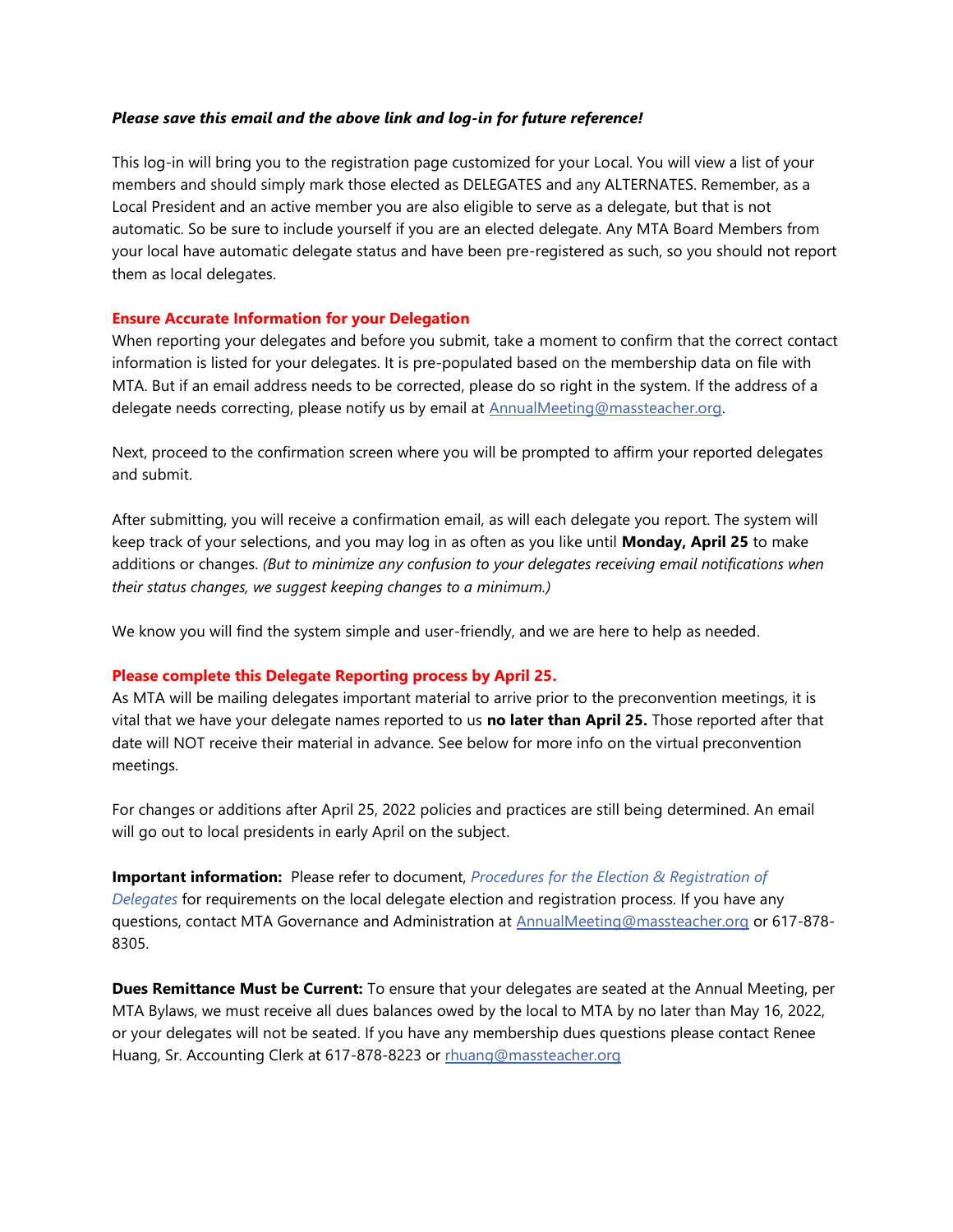#### **Annual Meeting Website**

Please review the information available online, and periodically check this site [www.massteacher.org/annualmeeting](http://www.massteacher.org/annualmeeting) for the most up-to-date information and materials concerning Annual Meeting. The site will have the most current tentative agenda, preconvention meeting information, and much more.

#### **Virtual Preconvention Meetings**

Tuesday, May 10, 4:30 – 7:30 pm and Thursday, May 12, 4:30 – 7:30 pm

The Annual Meeting preconvention meetings will be held as online meetings on the above two dates. The meetings will also be recorded and posted online for delegates to watch after they take place. All delegates and those pending election as delegates should plan to attend one of the preconvention meetings to hear important information on the issues to be covered at Annual Meeting.

## **Hotel Reservations**

**The system for making hotel reservations is now open.** Delegate hotel reservations are NOT automatic. Please make hotel reservations as soon as possible, starting now, as hotel rooms are very likely to sell out. Follow instructions in the hotel flyer you will receive in the mail and available online at [www.massteacher.org/annualmeeting.](http://www.massteacher.org/annualmeeting) There are two options offered:

Local Presidents may handle hotel arrangements for their delegation by booking a block of rooms. Deadline to reserve a block of rooms: April 1 (and then room names can be assigned up until April 25).

Or, rooms may be booked individually, each delegate handling his or her own arrangements. Deadline to reserve individual rooms: April 25.

Please remember that MTA's hotel rooms are subject to selling out prior to the above deadline dates, so do not wait!

As local president, please communicate to your delegates which option your local is utilizing.

Both options require a credit card to secure rooms, and details are provided in the hotel flyer. Both options can be accessed through links in the hotel section of the Annual Meeting web page, [www.massteacher.org/annualmeeting.](http://www.massteacher.org/annualmeeting)

**We cannot stress strongly enough the importance of completing your reporting of elected delegates by April 25** so that there is ample time to mail delegates vital information and for overall planning purposes. If you know you will be unable to meet that date, please contact MTA Governance via email, [MTAGovernance@massteacher.org.](mailto:MTAGovernance@massteacher.org)

**THANK YOU!** We know you will find the online system for reporting your elected delegates to be very user-friendly. We are here to help with any questions you may have with the online system or any of the information above. Contact MTA Governance at 617-878-8305 or [AnnualMeeting@massteacher.org.](mailto:AnnualMeeting@massteacher.org)